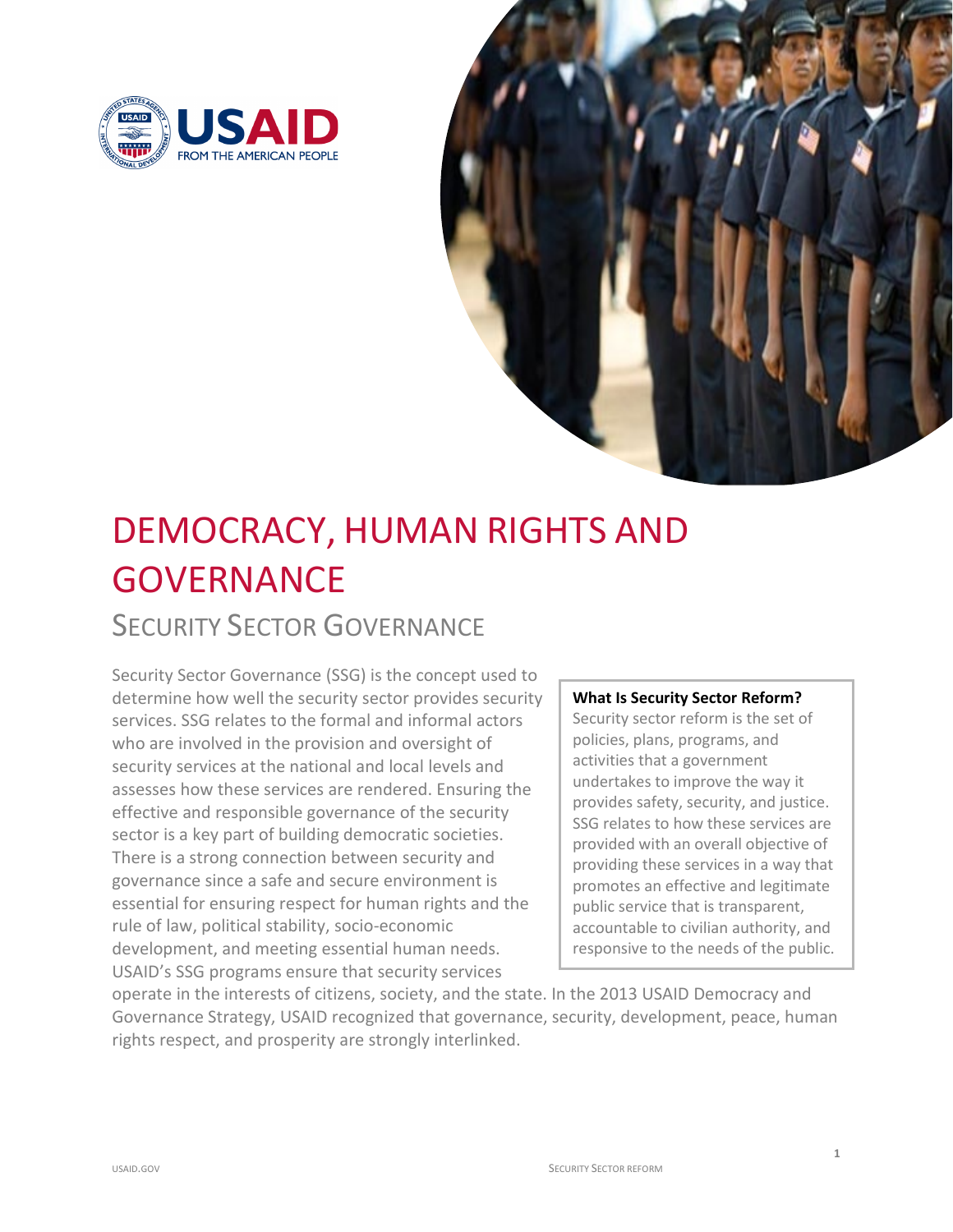## **SECURITY SECTOR ACTORS AND USAID'S SSG APPROACH:**

 mandated to use force (armed forces, the police, or paramilitary forces); 2) elected and inspector general office); and 3) civil society and private sector actors that monitor the state Two other sets of actors that USAID doesn't program with, but who influence the security environment, include: non-state actors (militias and illegal armed groups outside of the state's control), and external constituencies (actors outside the country that have a keen interest in The security sector actors could be classified into three categories: 1) uniformed services appointed civilian officials with responsibility for SSG (executive branch officers, legislators, justice and security ministers, civil service employees, organs of control (national ombudsman, (i.e. media, civil society organizations, academia and researchers, and special commissions). security, e.g. neighboring states, national and international donors, and regional organizations or actors).

 While traditional security assistance focuses on military or police professionalism and An SSG approach also helps them follow their human rights commitments under national, international law, and international humanitarian law. USAID's approach to SSG targets the performance, a SSG approach helps partner governments develop efficient security services that function in accordance with democratic principles of good governance and the rule of law. civilian actors engaged in, or affected by, the security sector.

## **[EXAMPLES](https://www.usaid.gov/sites/default/files/documents/1866/SSG_Inventory_of_USAID-SSR-Projects_1.19ab.pdf) OF USAID'S SSG PROGRAMMING:**

management, gender training, and strategic planning. The management of the support effective and support effective and **Policing:** Community policing and crime-prevention programs, human resources and recruitment reforms in police departments, public financial USAID has previous and<br>management, gonder training, and strategic planning

**Defense, Security, and Border Management:** Human resources reforms, democratic policing. See anti-trafficking activities, human rights and gender training, customs Police Accountability management systems, support to national security councils and other Mechanisms and coordinating mechanisms, and capacity building of parliamentary [Programs](https://www.usaid.gov/democracy/technical-publications/effectiveness-police-accountability-mechanisms) and our Field<br>
Programs and our Field<br>
Programs and our Field Guide for *[Assistance to](https://pdf.usaid.gov/pdf_docs/PNADU808.pdf)* committees responsible for security. *[Civilian Law Enforcement](https://pdf.usaid.gov/pdf_docs/PNADU808.pdf)* 

**Justice, the Rule of Law, and Security:** Legal frameworks; linkages *in Developing Countries* between police, prosecutors, and courts; court administration systems; transitional and customary justice systems; integrated case-management systems; and court automation programs.

#### **USAID and Police**

l

 systems, institutional strengthening programs to ensure human rights are respected and Human Rights, Crime Prevention, Stability and Security: Legal frameworks, early warning enhance stability, support to oversight institutions to ensure State's compliance with its commitments under national and international human rights law.